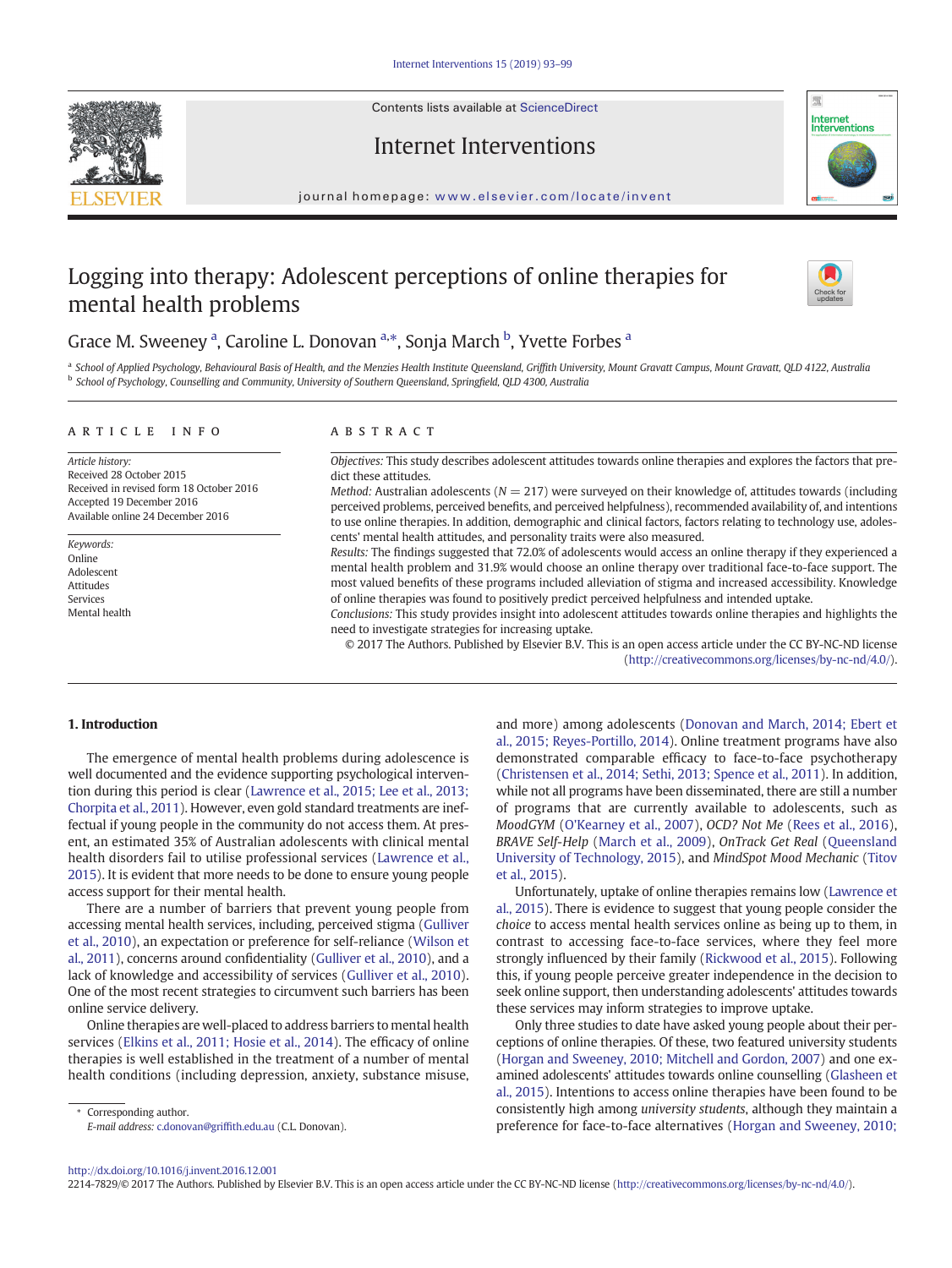<span id="page-1-0"></span>[Mitchell and Gordon, 2007\)](#page-6-0). University students also appear to value the benefits of online therapies, including privacy, accessibility, anonymity, and confidentiality ([Horgan and Sweeney, 2010; Mitchell and Gordon,](#page-6-0) [2007\)](#page-6-0). Finally, [Glasheen et al. \(2015\)](#page-6-0) found that 80–84% of adolescents would consider using online counselling if it was available at school. They also found that adolescents preferred going online to discuss sensitive issues (such as sexuality), and preferred face-to-face support for other topics (such as peer conflict, bullying, and guidance). Perhaps adolescents perceive online services as more appropriate for issues around which there is a greater perceived stigma.

It appears that the benefits of accessibility and privacy offered by online therapies may encourage young people to use these programs, yet are insufficient for them to prefer online therapies, over face-to-face support. This suggests that additional factors may be influencing their service decisions. Research in this area is clearly in its early stages and limited in its current scope and depth, particularly in relation to the adolescent population. However, understanding adolescents' attitudes towards these programs is an important step towards informing strategies to increase the uptake of mental health treatment.

In addition to understanding the content of adolescents' attitudes, examining the factors that influence these attitudes may also inform strategies for increasing uptake. To date, research exploring the factors contributing to attitudes towards online therapies has been limited to adults ([Becker and Jensen-Doss, 2013; Tsan and Day, 2007](#page-6-0)), health professionals [\(Donovan et al., 2015; Stallard et al., 2010; Fleming and](#page-6-0) [Merry, 2013; Gun et al., 2011](#page-6-0)), and parents ([Sweeney et al., 2015](#page-6-0)). Based on this literature, factors that may influence service preferences have included personality, technology use, and knowledge or experience with online therapies. Though yet to be studied in the online therapy literature, stigmatized attitudes towards mental health have also been linked to poor psychological help-seeking in adolescents [\(Clement et al., 2015; Cometto, 2014; Jorm, 2012](#page-6-0)), and thus warrants consideration. Examination of the factors influencing adolescents' attitudes and intentions to use online therapies is absent to date.

Following this, the first aim of the present study was to detail adolescents' perceptions of online therapies, including 1) knowledge of online therapies, 2) attitudes towards online therapies (perceived problems, perceived benefits, and perceived helpfulness), 3) intentions to use online therapies, and 4) recommended availability of online therapies. The second aim was to assess factors predicting attitudes and intentions to use online therapies. Adolescent factors of interest included, 1) demographic and clinical factors, 2) technology factors, 3) knowledge of online therapies, 4) mental health attitudes, and 5) personality factors.

#### 2. Method

### 2.1. Procedure

Following ethical clearance, participants from the general community were recruited via Facebook posts on youth interest groups, and advertising through secondary schools. All recruitment materials featured a link to access the online information/consent form and survey site. Participants were encouraged to voluntarily discuss participation with their parents prior to giving consent. After providing informed consent, participants were directed to an online survey. Upon completion, participants were offered the opportunity to submit their email address for entry into the draw to win an iPad Mini. All participants were invited to contact the authors for a summary of results from the study.

# 2.2. Measures

To the best of our knowledge, there is an absence of psychometrically validated measures that assess adolescent perceptions of online therapies. Subsequently, the present study utilised a number of author-developed measures that were adapted from those used in prior online therapy research (with adults and clinicians) and/or developed in consultation with research colleagues in the field.<sup>1</sup>

#### 2.2.1. Online therapy knowledge<sup>2</sup>

A 14-item true-false test was developed to assess knowledge of online therapies (e.g. 'All online therapies involve therapist contact'). Items were generated in collaboration with researchers in the online therapy field to ensure external validity. Correct responses were summed to produce a total score (ranging from 0 to 14), with higher scores indicating greater knowledge of online therapies.

#### 2.2.2. Online therapy attitudes

Adolescents' attitudes towards online therapies were measured using an author-developed questionnaire adapted from previous research in the field [\(Stallard et al., 2010; Klein and Cook, 2010\)](#page-6-0). The questionnaire comprised of three scales: perceived problems, benefits, and helpfulness.

2.2.2.1. Perceived problems. Perceived problems with online therapies were measured with a 10-item scale whereby participants rated the degree to which they thought each item (e.g. 'finding time to do it') was problematic on a five-point scale ( $1 = not$  at all problematic to  $5 = ex$ tremely problematic). Responses were summed to produce a total score that could range from 10 to 50, with higher scores indicating greater perceived problems with online therapies (Cronbach's  $\alpha =$ 0.85).

2.2.2.2. Perceived benefits. Perceived benefits of online therapies were measured with a 9-item scale whereby participants rated the degree to which they thought each item (e.g. 'use at home') was beneficial on a five-point scale ( $1 = not$  at all beneficial to  $5 =$  extremely beneficial). Responses were summed to produce a total score that could range from 9 to 45, with higher scores indicating greater perceived benefits of online therapies (Cronbach's  $\alpha = 0.95$ ).

2.2.2.3. Perceived helpfulness. Participants rated how helpful they considered online therapies in the treatment of adolescent mental health problems, on a single-item five-point scale  $(1 = not helpful at all, to$  $5 =$  extremely helpful).

#### 2.2.3. Intention to use services

Adolescents' intentions to use services were measured using a 5 item author-developed questionnaire adapted from previous research [\(Stallard et al., 2010; Klein and Cook, 2010\)](#page-6-0). Items 1–4 were used for descriptive purposes. Item one asked adolescents to rate how likely they would be to use eleven mental health services (e.g., 'psychologist') on a five-point scale ( $1 = not$  at all likely to  $5 =$  extremely likely). Item two asked adolescents to report whether they would access an available online therapy program if they experienced mental health problems (yes/no). Item three asked adolescents to state their preference for face-to-face or online therapy. Item four asked adolescents to indicate their preferred modes of access to online therapies (i.e. 'smartphone', 'tablet', 'CD-ROM', 'internet', and 'virtual reality'), with the option to select multiple modes. The fifth item was used as the outcome variable and asked adolescents to rate their intention to use an online therapy on a five-point scale ( $1 = not$  at all likely to  $5 =$  extremely likely).

#### 2.2.4. Recommended availability

Participants were asked if they believed online therapies should be made available to adolescents in six different ways (i.e. 'available for use in school'). Responses were scored on a five-point scale  $(1 = def-1)$ nitely yes to  $5 =$  definitely no).

Contact the authors for additional details.

<sup>2</sup> Contact the authors for additional details.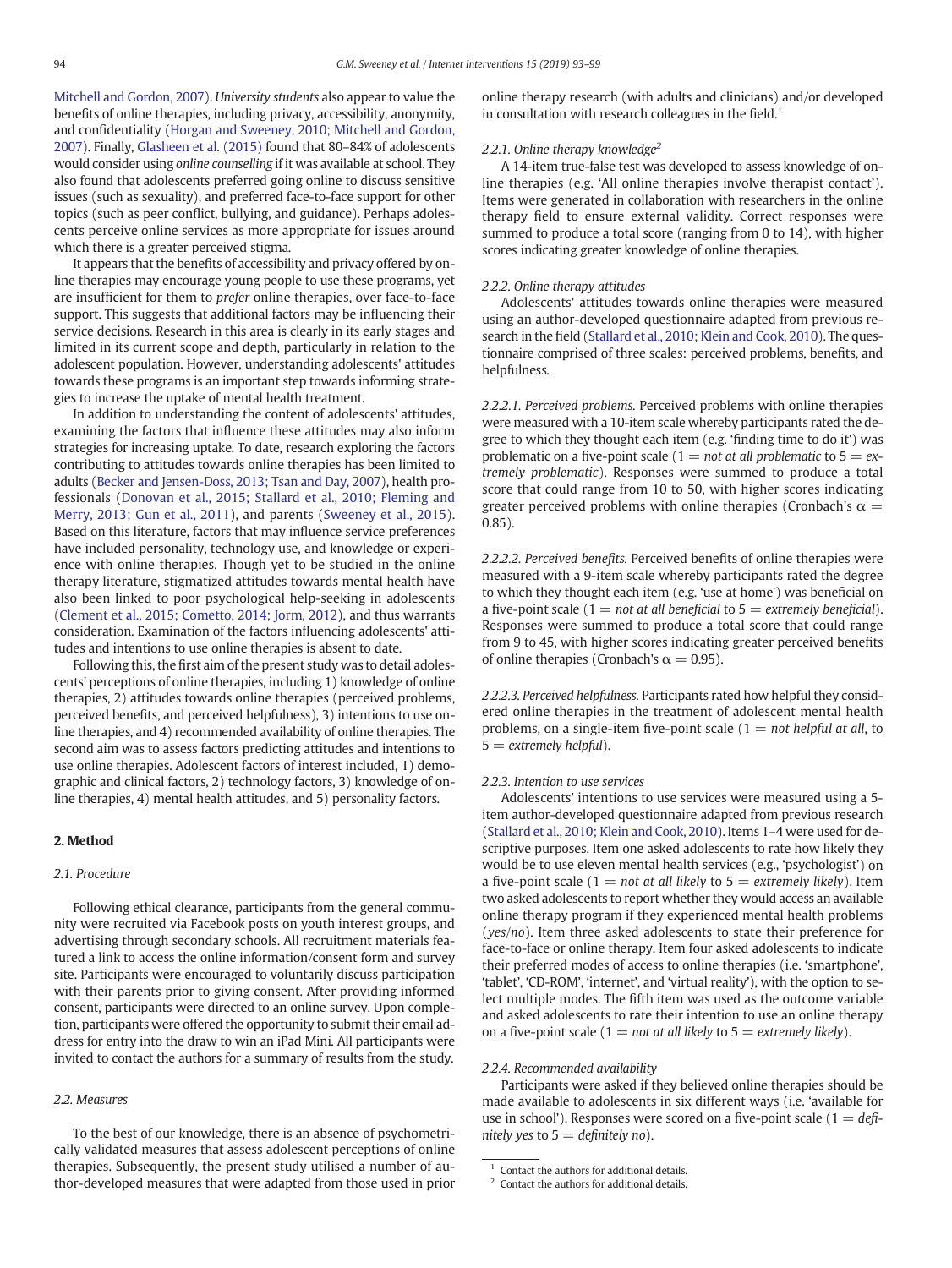#### 2.2.5. Additional predictor variables

The second aim of the study was to assess factors predicting perceptions of online therapies, including: demographic and clinical factors, technology factors, knowledge of online therapies [\(Section 2.2.1](#page-1-0)), mental health attitudes, and personality factors.

2.2.5.1. Demographic and clinical factors. Demographic factors included gender (male/female), age (years), and residential location (urban/ rural). Clinical factors included total number of self-reported mental health problems and prior experience with online therapies (yes/no).

2.2.5.2. Technology factors. Participants reported if they had access (yes/no) to four technologies (personal computer, internet, smartphone, and tablet), with responses summed to produce a technology access score (ranging from 1 to 4). Participants rated their confidence in using each of these technologies on a five-point scale  $(1 = not confident at all$ to  $5 = \text{very confident}$ , with scores summed to produce a technology confidence score (ranging from 1 to 20, Cronbach's  $\alpha = 0.86$ ). Participants also rated their liking for using new technologies on a single-item fivepoint scale (1 = strongly dislike to  $5 =$  strongly like).

2.2.5.3. Mental health attitudes. The 19-item Attitudes Scale of the Mental Health Questionnaire (Sheffi[eld et al., 2004](#page-6-0)) was administered to measure attitudes towards mental illness. Participants rated their agreement with each statement on a six-point scale  $(1 =$  strongly disagree to  $6 =$  strongly agree). Items were summed to provide a total score ranging from 19 to 114, with higher scores indicating more negative attitudes towards mental health (Cronbach's  $\alpha = 0.90$ ).

2.2.5.4. Personality factors. The 44-item Big Five Inventory (BFI; [John et](#page-6-0) [al., 1991, 2008](#page-6-0)) was administered to measure personality traits. Previous research estimates the BFI subscales to have adequate internal consistency  $(r = 0.83)$ , convergent validity with other personality measures ([John et al., 2008](#page-6-0)), and adequate validity in an adolescent sample [\(Fossati et al., 2011](#page-6-0)). Participants were asked to rate their agreement with each item on a five-point scale (1 = strongly disagree to  $5 =$ strongly agree). The mean was calculated for each of the five subscales to produce a subscale score ranging from 1 to 5, such that higher scores on each subscale indicate greater characteristic endorsement.

#### 2.3. Data analytic plan

The analyses were divided into two sections corresponding to the two aims of the study. Descriptive statistics were used to describe adolescents' 1) knowledge, 2) attitudes (perceived problems, benefits, and helpfulness), 3) intentions to use, and 4) recommended availability of online therapies.

The second aim of the study was to assess factors predicting adolescent attitudes and intentions to use online therapies. A series of four hierarchical multiple regression analyses (HMRs) were conducted, one for each of the four outcome variables (perceived helpfulness, problems, benefits, and intentions to use online therapies). Adolescent factors examined included demographic and clinical factors (gender, age, residential location, number of mental health problems, experience with online therapies), technology factors (liking, access, confidence), knowledge of online therapies, mental health attitudes, and personality factors (extraversion, agreeableness, conscientiousness, neuroticism, openness). The hierarchy was determined in order to control for extraneous variables (step one: demographic and clinical factors), focus on factors presumed to be of greater importance to attitudinal outcomes (step two: technology factors, step three: knowledge of online therapies), and determine if factors identified in prior research had additional value (step four: mental health attitudes, step five: personality factors).

All analyses were conducted using IBM SPSS Statistics (Version 22.0). Power analyses determined that a sample size of 139 would be sufficient to detect a medium effect size, with a power of 0.80, an

# Table 1

| Participant demographics (N |  |  | $217$ ). |  |
|-----------------------------|--|--|----------|--|
|-----------------------------|--|--|----------|--|

| Category             | Group                      | n   | %    |
|----------------------|----------------------------|-----|------|
| Gender               | Female                     | 156 | 71.9 |
|                      | Male                       | 61  | 28.1 |
| Residential location | Urban                      | 196 | 90.3 |
|                      | Rural                      | 21  | 9.7  |
| Education            | Enrolled in secondary      | 73  | 33.6 |
|                      | Completed secondary        | 133 | 61.3 |
|                      | Completed TAFE certificate | 4   | 1.8  |
|                      | Completed tertiary diploma | 7   | 3.2  |
| Relationship         | Single                     | 137 | 63.1 |
|                      | In a relationship          | 80  | 36.9 |

alpha of 0.05, and 15 predictor variables [\(Erdfelder et al., 1996](#page-6-0)); while a sample size of 954 would be sufficient to detect a small effect size with the same parameters. The current sample  $(N = 217)$  is therefore adequately powered to detect a medium effect, yet underpowered to detect a small effect size.

#### 3. Results

#### 3.1. Participant characteristics

#### 3.1.1. Demographics

Participants were 217 adolescents aged 13-18 years ( $M = 16.98$ ,  $SD = 1.32$ ), of whom the majority were female, resided in an urban location, had completed secondary school, and identified as single (see Table 1).

#### 3.1.2. Mental health experiences

In total, 74.2% ( $n = 191$ ) of participants reported experiencing a mental health challenge, most commonly anxiety/worry ( $n = 134$ , 61.8%), depression/mood ( $n = 106, 48.8%$ ), anger ( $n = 82, 37.8%$ ), bullying ( $n = 57, 26.3\%$ ), and grief ( $n = 45, 20.7\%$ ). One in three participants ( $n = 81, 37.3\%$ ) reported previously accessing a mental health service, most commonly a counsellor ( $n = 63$ , 29.0%), GP ( $n = 55$ , 25.3%), psychologist ( $n = 53, 24.4\%$ ), or information website ( $n = 51$ , 23.5%). Only 3.7% ( $n = 8$ ) of participants reported experience with online therapies.

#### 3.1.3. Technology use

Most adolescents reported access to at least one technology mode at home ( $n = 210, 99.1\%$ ), reported at least liking ( $n = 195, 92.0\%$ ) using technology, and were at least somewhat confident using computers  $(n = 206, 97.2\%)$ , internet  $(n = 210, 99.1\%)$ , smartphones  $(n = 207, 100)$ 97.6%), and tablets ( $n = 192, 90.6%$ ).

#### 3.2. Perceptions of online therapies

#### 3.2.1. Online therapy knowledge

Adolescents completed a quiz on online therapies.<sup>3</sup> All items were correctly identified by less than half of participants, including: treatment effectiveness ( $n = 90, 42.9\%)$ , interactivity ( $n = 103, 49.0\%)$ , therapist contact ( $n = 94, 44.8\%$ ), user satisfaction ( $n = 47, 22.4\%$ ), availability ( $n = 45, 21.4\%$ ), comparable helpfulness to face-to-face therapy ( $n = 51, 24.3\%$ ), and program tailoring (12.4%,  $n = 26$ ). Few participants identified online therapies as effective treatments of anxiety ( $n = 96, 45.7\%$ ) and depression ( $n = 81, 38.6\%$ ).

<sup>&</sup>lt;sup>3</sup> Contact the authors for additional details.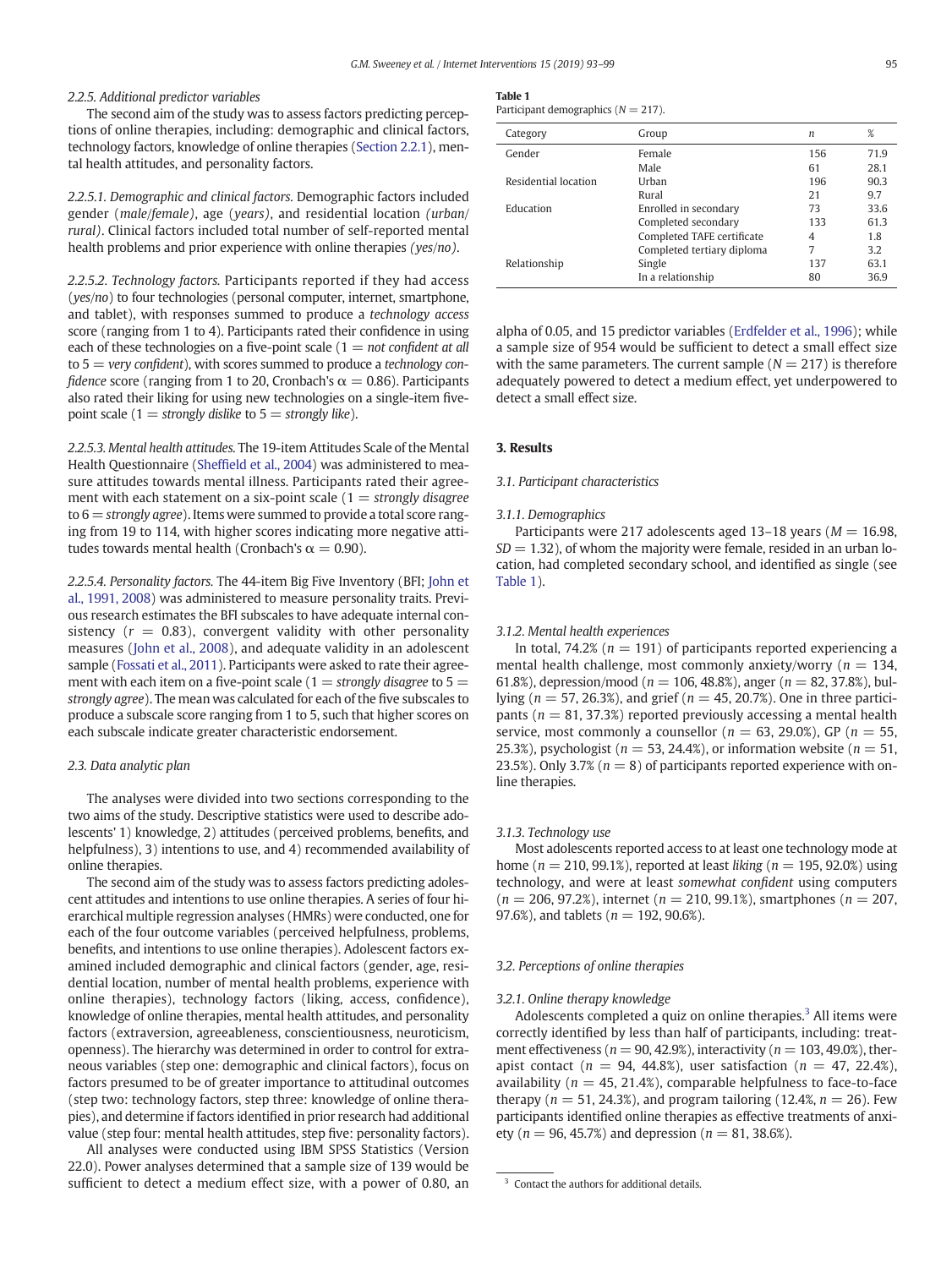# 3.2.2. Online therapy attitudes

3.2.2.1. Perceived problems. The majority of adolescents rated the following factors as at least moderately problematic: the inability to ask questions ( $n = 128, 61.5\%$ ), not finishing the program ( $n = 116, 55.8\%$ ), information being too general ( $n = 112, 53.8\%$ ), being without therapist support ( $n = 107, 51.5\%$ ), and the privacy of personal information ( $n =$ 106, 51.0%). Fewer adolescents considered losing interest ( $n = 95$ , 45.7%), finding time ( $n = 88, 42.4%$ ), computer problems ( $n = 81$ , 39.0%), computer access ( $n = 80$ , 38.5%), and difficulty of tasks ( $n =$ 78, 37.5%) to be problematic.

3.2.2.2. Perceived benefits. Over two thirds of participants rated the following factors as at least moderately beneficial: use at home ( $n = 166$ , 79.9%), use any time ( $n = 159, 76.4$ %), low cost ( $n = 159, 76.4$ %), the alleviation of embarrassment ( $n = 150, 72.1\%$ ), ability to track progress  $(n = 150, 72.1\%)$ , ease of accessibility  $(n = 150, 72.1\%)$ , avoiding waitlists to support ( $n = 130, 62.5\%$ ), and greater interactivity that self-help resources ( $n = 127, 61.1\%$ ). One in three considered programs being interesting ( $n = 78, 37.5\%$ ) as beneficial.

3.2.2.3. Perceived helpfulness. The majority of adolescents perceived online therapies as helpful, albeit to different degrees. Approximately one in six did not find them helpful.

## 3.2.3. Intention to use

The majority of adolescents indicated they would access an online therapy ( $n = 149, 72.0\%)$ , and a third indicated they would choose an online therapy ( $n = 66, 31.9%$ ) over face-to-face support. Fig. 1 illustrates adolescent intention to use a variety of mental health services in the context of experiencing a mental health difficulty. Adolescents were at least moderately likely to access psychologists, information websites, and counsellors. Most adolescents were at least somewhat likely to access an online therapy and favoured use with therapist assistance.

# 3.2.4. Recommended availability

Adolescents strongly endorsed the availability of online therapies freely online, in schools, at the doctor, and in mental health clinics (see [Fig. 2\)](#page-4-0). Around half of adolescents endorsed availability without professional support.

# 3.3. Predictors of perceptions of online therapies

[Table 2](#page-4-0) provides the means, standard deviations, and bivariate correlations for all variables. [Table 3](#page-5-0) provides statistics for the final model (step five) of each HMR for the four outcome variables: perceived problems, benefits, helpfulness and intentions to use online therapies. Predictor variables are grouped as demographic and clinical factors (1), technology factors (2), knowledge (3), mental health attitudes (4), and personality factors (5).

# 3.3.1. Perceived problems

In the final regression, adolescent factors failed to significantly predict perceived problems and accounted for only 11% of variance in the outcome,  $R^2 = 0.11$ ,  $F = 1.62(15,192)$ ,  $p = 0.071$ . No individual factors were found to significantly contribute to the prediction of perceived problems.

#### 3.3.2. Perceived benefits

The final regression equation accounted for 25% of variance in the outcome of perceived benefits,  $R^2 = 0.25$ ,  $F = 4.23(15,192)$ ,  $p < 0.001$ . Demographic and clinical factors ( $\Delta R^2 = 0.07$ ,  $\Delta F(5202) = 3.04$ ,  $p =$ 0.011), technology factors ( $\Delta R^2 = 0.07$ ,  $\Delta F(3199) = 4.98$ ,  $p = 0.002$ ), and mental health attitudes ( $\Delta R^2 = 0.09$ ,  $\Delta F(1197) = 23.72$ ,  $p < 0.001$ ) contributed significantly to the model. In the final model, greater technology liking and less stigmatized mental health attitudes significantly predicted greater perceived benefits.

#### 3.3.3. Perceived helpfulness

The final regression equation accounted for 24% of variance in the outcome of perceived helpfulness,  $R^2 = 0.24$ ,  $F = 4.00(15,192)$ ,  $p < 0.001$ . Clinical and demographic factors ( $\Delta R^2 = 0.09$ ,  $\Delta F(5202) =$ 3.96,  $p = 0.002$ ), technology factors ( $\Delta R^2 = 0.06$ ,  $\Delta F(3199) = 4.33$ ,  $p = 0.006$ ), knowledge ( $\Delta R^2 = 0.03$ ,  $\Delta F(1198) = 7.39$ ,  $p = 0.007$ ), and mental health attitudes ( $\Delta R^2 = 0.05$ ,  $\Delta F(1197) = 11.36$ ,  $p =$ 0.001) contributed significantly to the model. In the final model, participants who were female, had no prior experience with online therapies, and reported greater technology liking, greater knowledge of online therapies and less stigmatized mental health attitudes reported significantly greater perceived helpfulness.

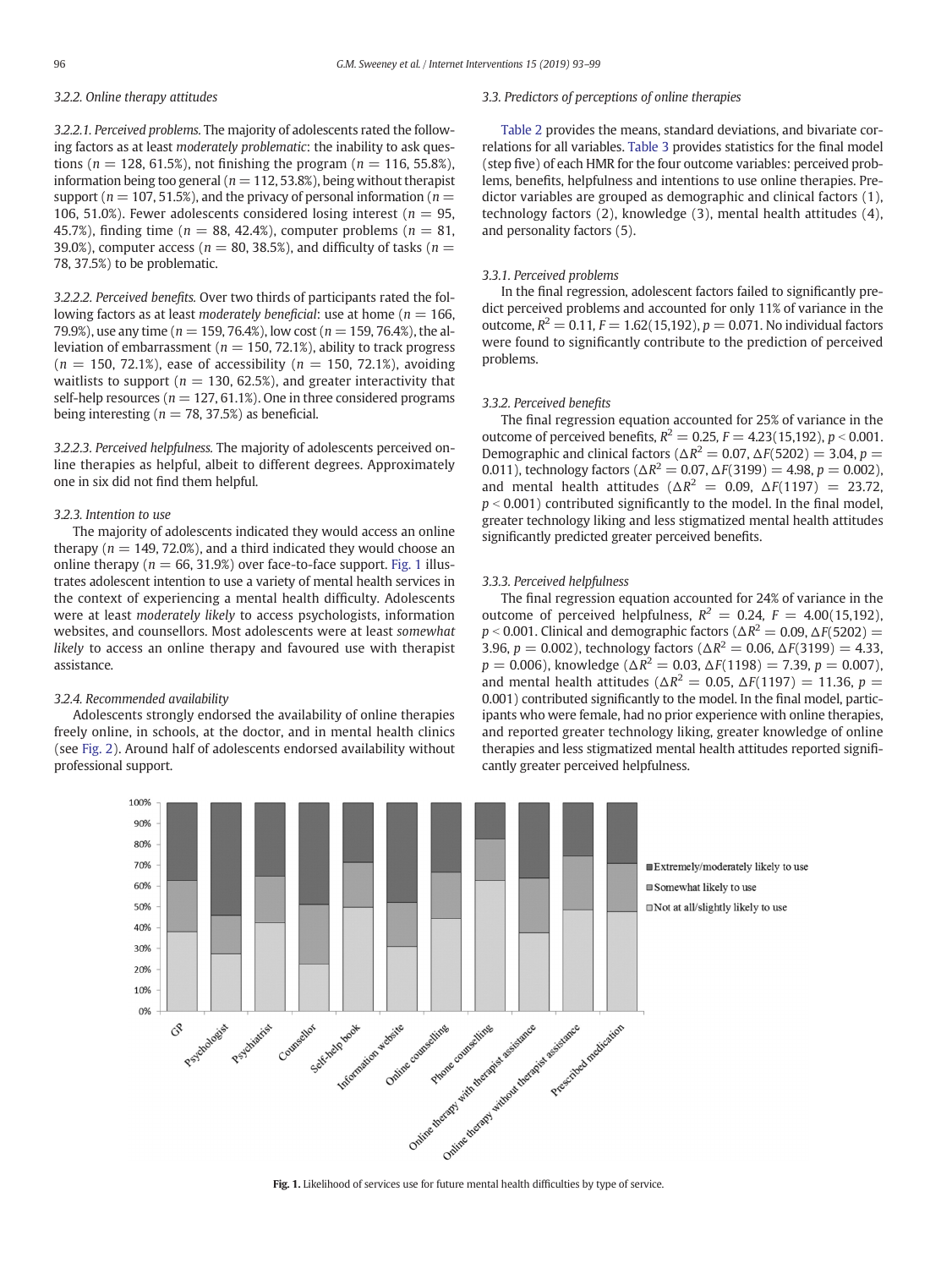<span id="page-4-0"></span>

Fig. 2. Recommended availability of online therapies.

#### 3.3.4. Intentions to use

In the final regression equation, adolescent factors failed to significantly predict intentions to use online therapies and accounted for only 11% of variance in the outcome,  $R^2 = 0.11$ ,  $F = 1.60(15,192)$ ,  $p = 076$ . Individually, knowledge of online therapies ( $\Delta R^2 = 0.03$ ,  $\Delta F$  $(1197) = 6.27$ ,  $p = 0.013$ ) contributed significantly to the prediction of intentions to use. In the final model, greater knowledge of online therapies significantly predicted greater uptake intentions.

# 4. Discussion

The primary aims of this study were to describe adolescents' perceptions of online therapies and investigate factors influencing their attitudes and uptake intentions. Despite the majority of participants reporting experience with mental health challenges, only around a third had accessed a mental health service and even fewer individuals (3.7%) reported having used an online therapy. These rates confirm previous observations [\(Lawrence et al., 2015](#page-6-0)) that uptake of online therapies is low in the community.

#### Table 2

Descriptive statistics and bivariate correlations for all predictor and criterion variables.

In spite of demonstrating poor knowledge about the effectiveness and accessibility of online therapies, adolescents' perceptions of these programs were found to be generally positive. While adolescents' reported concerns around the likelihood of not finishing the program, inability to ask questions, privacy and level of therapist support; these were less strongly endorsed than perceived benefits, such as the alleviation of embarrassment, ability to track progress, and increased accessibility. These findings are consistent with benefits perceived by university students ([Horgan and Sweeney, 2010](#page-6-0)) and ratify that the capacity of online therapies to increase treatment accessibility and reduce service-related stigma is important to adolescents. These key factors identified as important to adolescents may be highlighted in strategies (such as educational programs) to improve program uptake.

Adolescents also strongly supported the availability of online therapies for free online, in schools and mental health clinics, and at the doctor; yet were divided on their preference for availability with or without therapist support. Promotional strategies aimed at improving uptake of these services should therefore educate adolescents on the options for self-help or adjunct therapist support programs, and empower them to access support services most suitable to their needs.

|                        |                                  | M     | <b>SD</b> | Helpfulness | Problems | Benefits   | Intentions |
|------------------------|----------------------------------|-------|-----------|-------------|----------|------------|------------|
| Demographic & clinical | Gender                           |       |           | $0.21***$   | 0.06     | $0.23***$  | 0.13       |
|                        | Age                              | 16.98 | 1.32      | 0.04        | 0.11     | 0.12       | $-0.01$    |
|                        | Location                         |       |           | $-0.07$     | $-0.09$  | $-0.11$    | $-0.12$    |
|                        | Number of mental health problems | 2.14  | 1.77      | 0.02        | 0.05     | 0.10       | 0.11       |
|                        | Experience with online therapies |       |           | $-0.21***$  | 0.04     | 0.01       | $-0.04$    |
| Technology             | Technology liking                | 4.44  | 0.65      | $0.23***$   | < 0.01   | $0.20***$  | 0.06       |
|                        | Technology access                | 2.98  | 0.82      | $-0.02$     | 0.06     | $0.16*$    | $-0.06$    |
|                        | Technology confidence            | 17.65 | 2.93      | 0.09        | $0.15*$  | $0.15*$    | $-0.08$    |
| Knowledge              | Knowledge of online therapies    | 4.18  | 3.43      | $0.15*$     | $-0.03$  | 0.11       | $0.17*$    |
| Mental health          | Mental health attitudes          | 48.81 | 15.58     | $-0.28***$  | $-0.16*$ | $-0.40***$ | $-0.13$    |
| Personality            | Extraversion                     | 3.24  | 0.69      | 0.04        | 0.06     | 0.03       | $-0.08$    |
|                        | Agreeableness                    | 3.58  | 0.53      | 0.12        | $0.14*$  | 0.13       | $-0.04$    |
|                        | Conscientiousness                | 3.22  | 0.63      | 0.11        | $0.16*$  | $0.14*$    | 0.01       |
|                        | Neuroticism                      | 3.22  | 0.70      | < 0.01      | $-0.03$  | 0.11       | 0.09       |
|                        | Openness                         | 3.44  | 0.50      | 0.08        | $0.17*$  | 0.10       | 0.02       |
| Criterions             | M                                |       |           | 3.55        | 33.23    | 35.00      | 3.02       |
|                        | SD                               |       |           | 0.97        | 7.53     | 8.16       | 1.23       |

\*\*  $p < 0.01$ .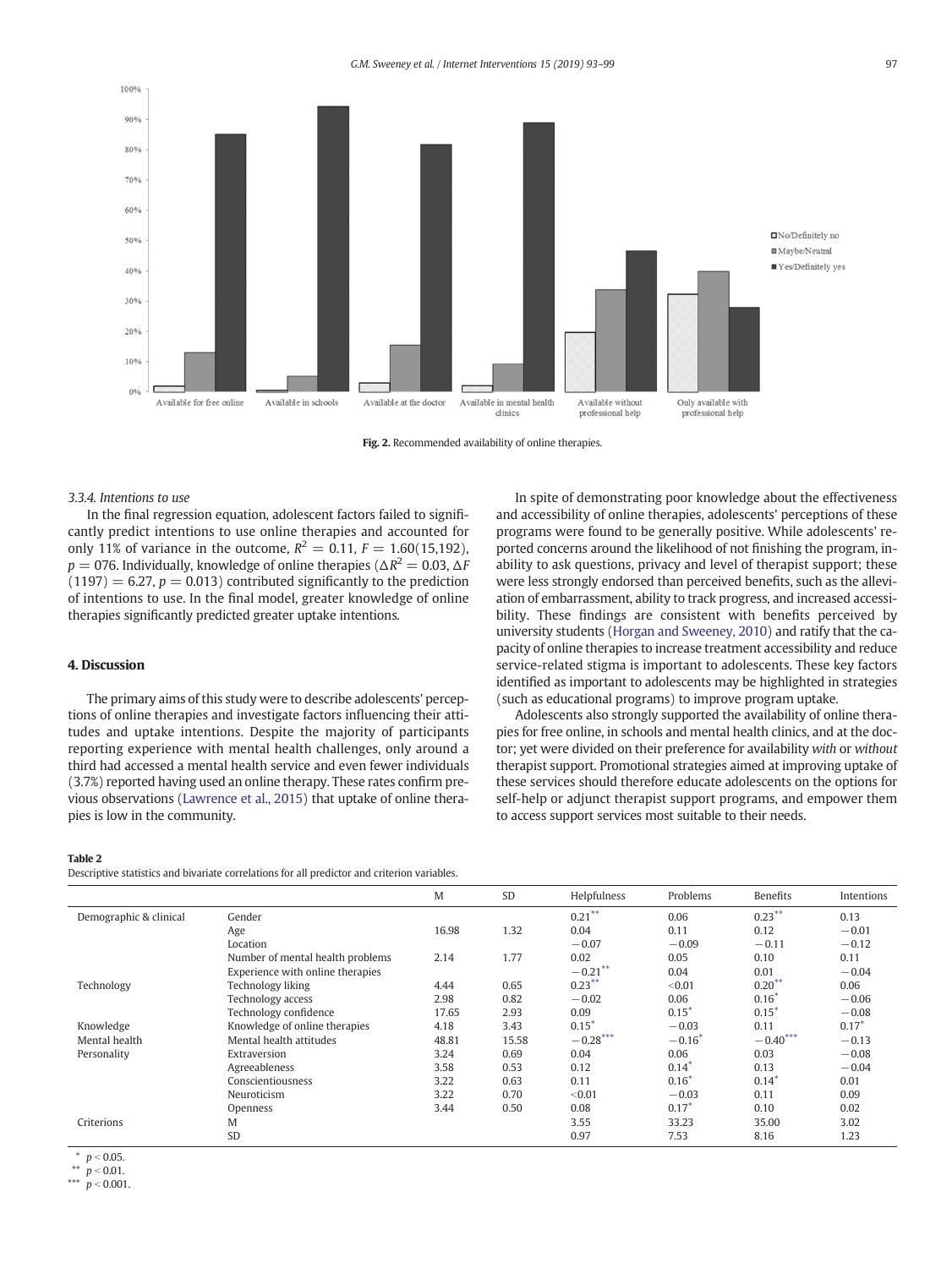# <span id="page-5-0"></span>Table 3

|  |  |  |  | Statistics for the final regression equation (step five) examining adolescent predictors of attitudinal outcomes. |  |  |  |
|--|--|--|--|-------------------------------------------------------------------------------------------------------------------|--|--|--|
|--|--|--|--|-------------------------------------------------------------------------------------------------------------------|--|--|--|

|       |                                  | Perceived problems |              |       | Perceived benefits |                |                | Perceived helpfulness |          |         |         | Intentions to use |                      |         |              |       |        |
|-------|----------------------------------|--------------------|--------------|-------|--------------------|----------------|----------------|-----------------------|----------|---------|---------|-------------------|----------------------|---------|--------------|-------|--------|
| Group | Variable                         | β                  |              | р     | $sr^2$             | ß              |                | p                     | $sr^2$   | B       |         | p                 | $sr^2$               | ß       |              | p     | $sr^2$ |
|       | Gender                           | 0.04               | 0.47         | 0.639 | < 0.01             | 0.13           | 1.77           | 0.078                 | 0.01     | 0.20    | 2.62    | 0.010             | 0.03                 | 0.11    | 1.34         | 0.182 | 0.01   |
|       | Age                              | 0.11               | 1.49         | 0.138 | 0.01               | 0.06           | 0.98           | 0.328                 | < 0.01   | $-0.03$ | $-0.42$ | 0.672             | < 0.01               | $-0.06$ | $-0.82$      | 0.414 | < 0.01 |
|       | Location                         | $-0.10$            | - 36<br>$-1$ | 0.176 | 0.01               | $-0.06$        | $-0.88$        | 0.378                 | < 0.01   | $-0.04$ | $-0.57$ | 0.569             | < 0.01               | $-0.09$ | $-1$         | 0 205 | 0.01   |
|       | Number of mental health problems | 0.01               | 0.14         | 0.889 | < 0.01             | 0.03           | 0.50           | 0.620                 | < 0.01   | 0.03    | 0.44    | 0.661             | $< 0.0$ <sup>-</sup> | 0.10    | .35          |       | 0.01   |
|       | Experience with online therapies | 0.04               | 0.55         | 0.584 | < 0.01             | $-0.01$        | $-0.16$        | 0.875                 | < 0.01   | $-0.22$ | $-3.27$ | 0.001             | 0.04                 | $-0.10$ | $-1.34$      | 0.181 | 0.01   |
|       | Technology liking                | $-0.08$            | .09<br>$-1$  | 0.276 | 0.01               | 0.15           | 2.17           | 0.031                 | 0.02     | 0.22    | 3.10    | 0.002             | 0.04                 | 0.10    | 1.31         | 0.193 | 0.01   |
|       | Technology access                | 0.02               | 0.21         | 0.830 | < 0.01             | 0.10           | 1.56           | 0.121                 | 0.01     | $-0.06$ | $-0.88$ | 0.379             | < 0.01               | $-0.05$ | $-0.71$      | 0.476 | < 0.01 |
|       | Technology confidence            | 0.15               | 1.95         | 0.053 | 0.02               | 0.03           | 0.41           | 0.679                 | < 0.01   | $-0.01$ | $-0.18$ | 0.857             | < 0.01               | $-0.1$  | i 38<br>$-1$ | 0.170 | 0.01   |
| 3     | Knowledge of online therapies    | $-0.04$            | $-0.57$      | 0.568 | < 0.01             | 0.12           | .88            | 0.062                 | 0.01     | 0.18    | 2.75    | 0.007             | 0.03                 | 0.18    | 2.64         | 0.009 | 0.03   |
| 4     | Mental health attitudes          | $-0.08$            | .03<br>$-1$  | 0.303 | < 0.01             | $-0.3^{\circ}$ | $-4.3^{\circ}$ | 0.000                 | 0.07     | $-0.22$ | $-3.02$ | 0.003             | 0.04                 | $-0.1$  | $-1$<br>.46  | 0.145 | 0.01   |
| 5.    | Extraversion                     | 0.06               | 0.76         | 0.446 | < 0.01             | 0.02           | 0.30           | 0.766                 | < 0.01   | $-0.01$ | $-0.17$ | 0.868             | < 0.01               | $-0.09$ | .20<br>$-1$  | በ 233 | 0.01   |
|       | Agreeableness                    | 0.08               | 1.11         | 0.267 | 0.01               | 0.02           | 0.24           | 0.808                 | < 0.01   | 0.03    | 0.41    | 0.681             | < 0.01               | $-0.07$ | $-0.96$      | 0337  | < 0.01 |
|       | Conscientiousness                | 0.06               | 0.86         | 0.388 | < 0.01             | 0.02           | 0.36           | 0.721                 | $<$ 0.01 | 0.01    | 0.10    | 0.923             | < 0.01               | $-0.03$ | $-0.44$      | 0.662 | < 0.01 |
|       | Neuroticism                      | $-0.05$            | $-0.62$      | 0.537 | < 0.01             | $-0.04$        | $-0.46$        | 0.644                 | < 0.01   | $-0.11$ | $-1.33$ | 0.185             | 0.01                 | $-0.02$ | $-0.26$      | 0.792 | < 0.01 |
|       | Openness                         | 0.14               | 1.82         | 0.070 | 0.02               | 0.07           | .03            | 0.303                 | < 0.01   | 0.09    | 1.22    | 0.226             | 0.01                 | 0.04    | 0.55         | 0.585 | < 0.01 |

Finally, although the majority of adolescents believed online therapies were helpful and reported they would use them if necessary, only one third would choose online therapy over face-to-face support. Comparatively, adolescent preference for online therapy was found to be stronger than that reported previously by university students [\(Horgan](#page-6-0) [and Sweeney, 2010; Mitchell and Gordon, 2007\)](#page-6-0). One explanation for this is that adolescents may be more receptive to online services than young adults, though it remains clear that this receptivity does not always lead to actual program use.

This study also investigated the factors influencing adolescent attitudes and intentions to use online therapies. Demographic and clinical factors associated with higher uptake intentions included female gender, and the absence of prior experience with online therapies. The absence of experience increasing intentions is inconsistent with findings from the psychological help-seeking literature [\(Gulliver et al., 2010](#page-6-0)), and may have arisen due to the neutrality (rather than negativity) of adolescents with prior experience, compared to the optimism of the inexperienced. Adolescents who had a liked using technology more also perceived online therapies as more helpful and with greater benefits. This relationship suggests that when disseminating online therapies, implementation materials also need to be online to provide the greatest exposure to technology-friendly adolescents.

Consistent with prior research in the youth mental health help-seeking literature [\(Rickwood et al., 2007\)](#page-6-0), perceived helpfulness and uptake intentions were found to be higher among adolescents with greater knowledge of online therapies. It is suggested that adolescents who have a greater knowledge of online therapies are more likely to be well-informed on the programs' positive aspects and thus see them as more helpful, leading to greater uptake intentions. Also consistent with psychological help-seeking literature ([Clement et al., 2015;](#page-6-0) [Cometto, 2014; Jorm, 2012](#page-6-0)), adolescents with less stigmatized mental health attitudes were found to have more positive attitudes towards online therapies. This finding highlights that the issue of mental health stigmatization continues to influence young peoples' choices around accessing support, even online.

Finally, adolescent personality traits failed to significantly predict any outcomes. These findings are in contrast with prior literature that has found significant relationships between personality and attitudes towards online therapies among adults [\(Klein and Cook, 2010; Tsan](#page-6-0) [and Day, 2007\)](#page-6-0). One explanation is that this contrast can be attributed to a difference in assessment measures. Alternatively, we also know that personality traits are less stable during the adolescent period than during adulthood [\(Soto et al., 2011; Hampson and Goldberg, 2006](#page-6-0)), thus perhaps this instability could explain the less robust influence of personality on help-seeking attitudes among youth. It would seem that for adolescents, personality traits may not determine their perceptions of online therapies.

Following this, we present three potential strategies to improve the uptake of these programs among adolescents. The first is to target the dissemination of online therapies towards adolescents who like technology, by focusing dissemination strategies on digital forums, such as social media and other popular websites among adolescents. The second strategy is to improve knowledge about online therapies among all adolescents in the community, through awareness and educational campaigns. The third strategy is to reduce mental health stigma among adolescents, by promoting healthy attitudes towards mental health and associated services.

The present study had several strengths. It was the first of its kind to describe in detail, adolescent attitudes towards online mental health interventions and quantitatively examine the factors that influenced these attitudes. By surveying adolescents themselves, this study importantly recognised the changing landscape of mental health services, such that adolescents can now access evidence-based treatments for a number of mild to moderate mental health concerns from their own homes.

Despite its strengths, this study was not without limitations. First, the sample of participants were relatively well-educated, Englishspeaking, and had technology access; thereby reducing the generalizability of the findings to adolescents without such privileges. Second, given the use of a cross-sectional research design, this study cannot inform temporal changes in adolescents' attitudes and uptake intentions, nor their actual program uptake. Future research using a longitudinal design to monitor change in attitudes over time and follow-up assessment of uptake behaviour is strongly encouraged. Third, several measures used in this study were not psychometrically validated, thus the development of validated measures specific to adolescent attitudes towards online therapies is encouraged. Fourth, it is recommended that future research is conducted with a larger sample of prior service users, than found the present sample, before drawing conclusions around the impact of service experience on attitudes towards online therapies. Fifth, multiple analyses conducted with a large number of predictors in this study may have inflated the Type I error rate, therefore future research is recommended to recruit a larger sample.

Finally, though beyond the scope of this study, future research is also warranted to 1) examine the mediating relationships between knowledge, attitudes, intentions, and uptake, 2) explore the impact of age cohort on psychological service attitudes among young people, and 3) examine adolescent preferences for specific program features in online therapies.

# 5. Conclusions

The current study represents an important step towards increasing the use of online psychological interventions for adolescents. It is